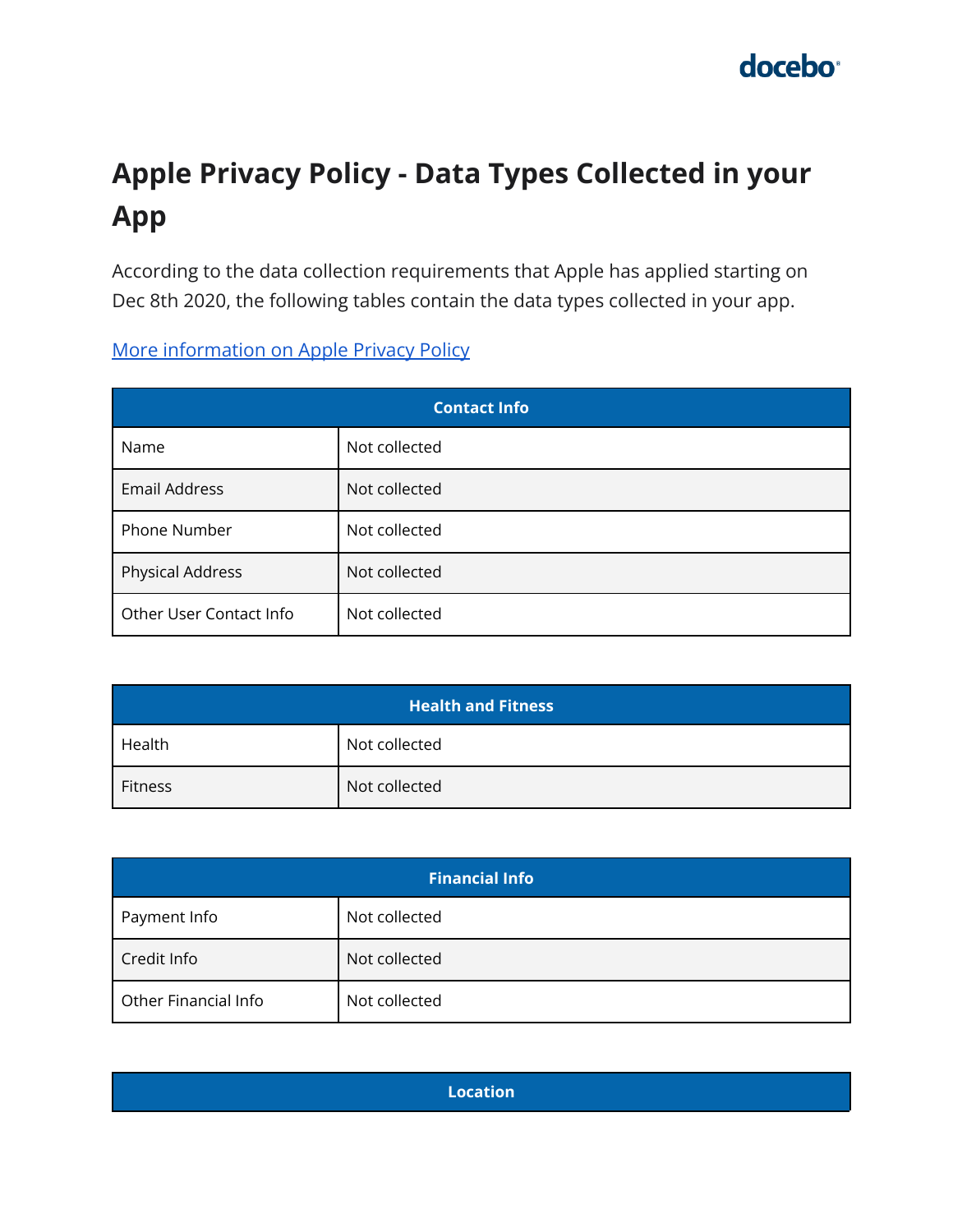| <b>Precise Location</b> | Step 1:<br>[X] App functionality<br>[X] Other Purposes<br>Step 2:<br>[X] No, precise location data collected from this app is not linked to<br>the user's identity<br>Step 3:<br>[X] No, we do not use precise location data for tracking purposes<br>Note:<br>This data can only be accessed by a navigation app started by<br>Go. Learn when the user actively decides to get driving directions to<br>reach the location of an ILT session. |
|-------------------------|------------------------------------------------------------------------------------------------------------------------------------------------------------------------------------------------------------------------------------------------------------------------------------------------------------------------------------------------------------------------------------------------------------------------------------------------|
| Course Location         | Not collected                                                                                                                                                                                                                                                                                                                                                                                                                                  |

| <b>Sensitive Info</b> |               |
|-----------------------|---------------|
| Sensitive Info        | Not collected |

| <b>Contacts</b> |               |
|-----------------|---------------|
| Contacts        | Not collected |

| <b>User Content</b>            |                                                                                                                                                                                                                           |
|--------------------------------|---------------------------------------------------------------------------------------------------------------------------------------------------------------------------------------------------------------------------|
| <b>Emails or Text Messages</b> | Not collected                                                                                                                                                                                                             |
| <b>Photos or Videos</b>        | Step 1:<br>[X] App functionality<br>Step 2:<br>[X] Yes, photos or videos collected from this app are linked to the<br>user's identity<br>Step 3:<br>[X] No, we do not use photos or videos for tracking purposes<br>Note: |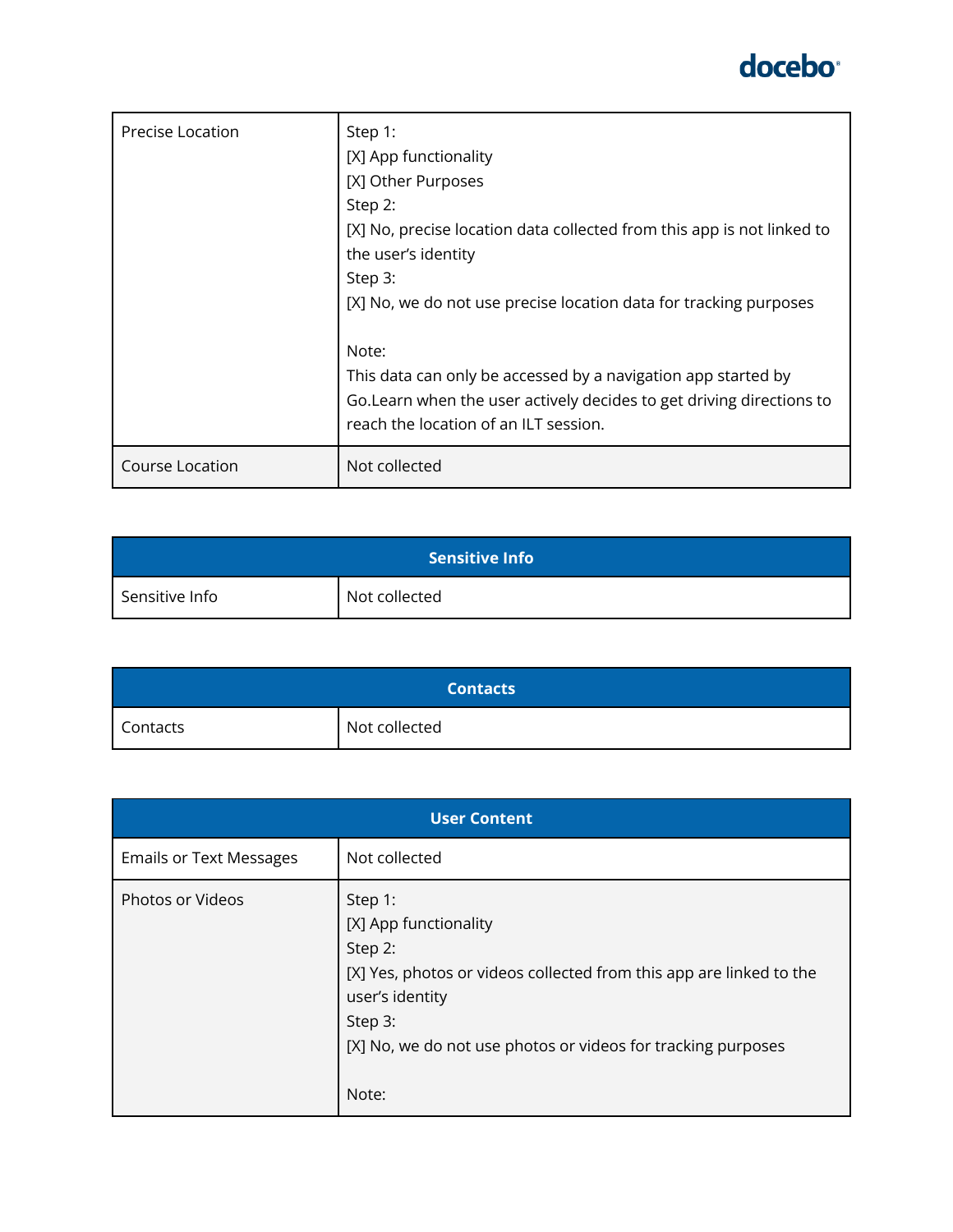

|                           | The gallery can be accessed if the user actively decides to share an<br>image in his/her gallery with other users of the platform. |
|---------------------------|------------------------------------------------------------------------------------------------------------------------------------|
| Audio Data                | Not collected                                                                                                                      |
| <b>Gameplay Content</b>   | Not collected                                                                                                                      |
| <b>Customer Support</b>   | Not collected                                                                                                                      |
| <b>Other User Content</b> | Not collected                                                                                                                      |

| <b>Browsing History</b> |               |
|-------------------------|---------------|
| <b>Browsing History</b> | Not collected |

| <b>Search History</b> |               |
|-----------------------|---------------|
| Search History        | Not collected |

| <b>Identifiers</b> |                                                                                                                                                                                                                                   |
|--------------------|-----------------------------------------------------------------------------------------------------------------------------------------------------------------------------------------------------------------------------------|
| User ID            | Step 1:<br>[X] App functionality<br>Step 2:<br>[X] Yes, User IDs collected from this app are linked to the user's<br>identity<br>Step 3:<br>[X] No, we do not use User IDs for tracking purposes<br>Note:                         |
|                    | Enabling Google and Firebase analytics does not impact these<br>settings because the analytics tools generate new<br>user/device/instance IDs by themselves which are different from the<br>one used by the application platform. |
| Device ID          | Not collected                                                                                                                                                                                                                     |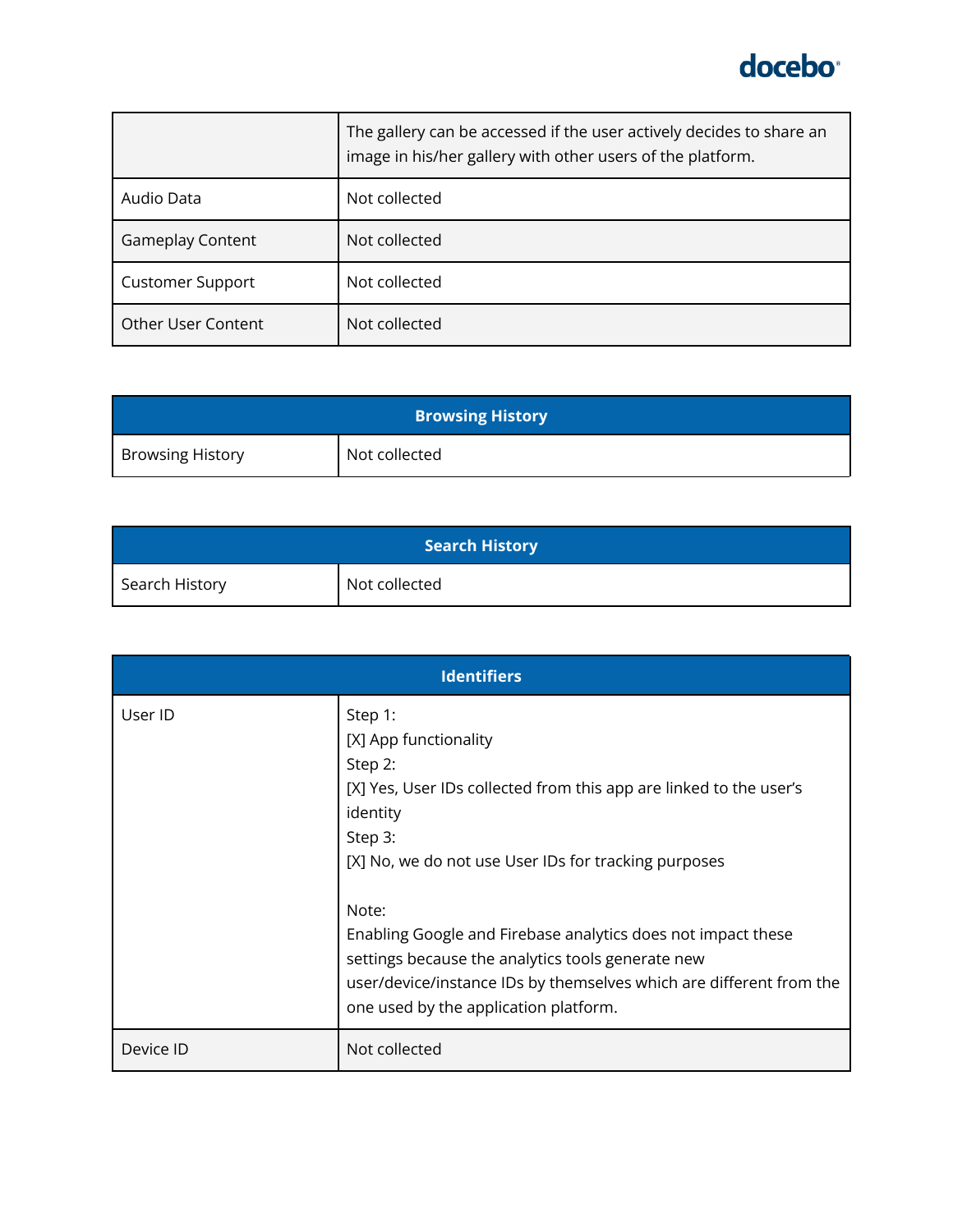| <b>Purchases</b> |               |
|------------------|---------------|
| Purchase History | Not collected |

| <b>Usage Data</b>          |                                                                                                                                                                                                                                                                                                                                                                                                                                                                                                                  |  |
|----------------------------|------------------------------------------------------------------------------------------------------------------------------------------------------------------------------------------------------------------------------------------------------------------------------------------------------------------------------------------------------------------------------------------------------------------------------------------------------------------------------------------------------------------|--|
| <b>Product Interaction</b> | Step 1:<br>[X] Analytics<br>Step 2:<br>[X] No, Product interaction data collected from this app are linked to<br>the user's identity<br>Step 3:<br>[X] No, we do not use product interaction data for tracking purposes<br>(only if the client has connected the app to Firebase and has<br>enabled the Analytics)<br>Note:<br>The standard Go.Learn app is integrated with Firebase Analytics. In<br>the branded mobile app, it's optional. It can be enabled by any<br>company that owns a branded mobile app. |  |
| <b>Advertising Data</b>    | Not collected                                                                                                                                                                                                                                                                                                                                                                                                                                                                                                    |  |
| Other Usage Data           | Step 1:<br>[X] Analytics<br>Step 2:<br>[X] No, Analytics data collected from this app are linked to the user's<br>identity<br>Step 3:<br>[X] No, we do not use Analytics Data for tracking purposes<br>(only if the client has connected the app to Firebase and has<br>enabled the Analytics)<br>Note:<br>This data is collected by Firebase Analytics (optionally enabled by<br>the client): Data collection - Firebase Help                                                                                   |  |